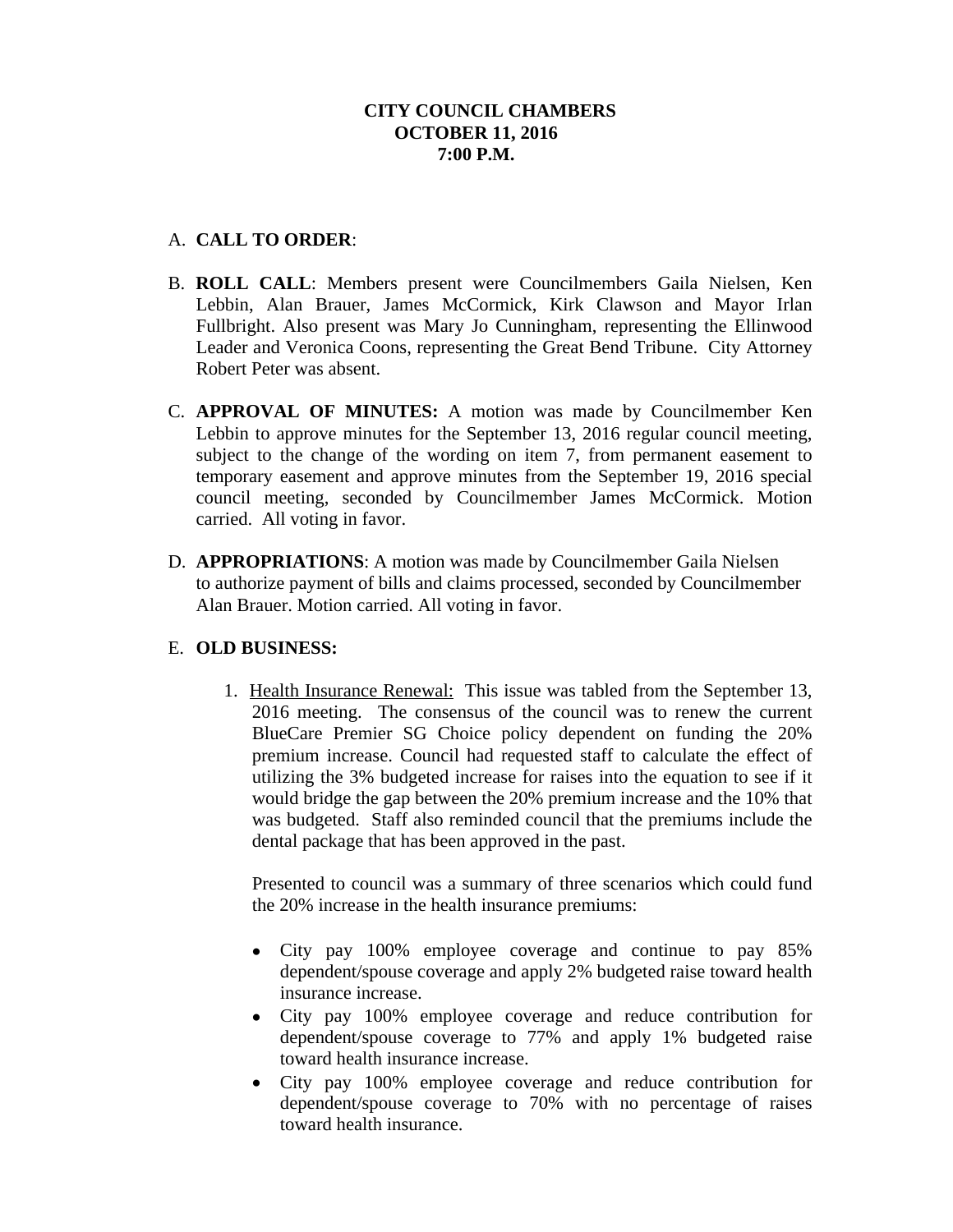A motion was made by Councilmember Gaila Nielsen to approve the renewal of the BlueCare Premium SG Choice policy and the dental insurance policy and to approve the city contribution of 100% for employee premiums and 77% contribution for dependent/spouse premiums and to apply 1% of the 3% budgeted raise toward the health insurance increase. Motion seconded by Councilmember James McCormick. Motion carried. All voting in favor.

**F. VISITORS**: Ron and Mary Jo Cunningham, Mark Chesney, Terry Boor, Dennis Lebbin, Roch and Cori Miller, Rob Dove, Brittney Glenn, Jon Perron, Judy Hayes, Jacque Isern

Terry Boor addressed council regarding golf carts and rules of operation, specifically children operating golf carts.

Roch Miller addressed council regarding junk cars and junk property at 210 East D Street.

Rob Dove reported the First Impression Meeting will be held on October 20<sup>th</sup> at 5:30 p.m. in the High School Commons Area.

Dennis Lebbin inquired about wind turbines.

## G. **NEW BUSINESS**:

- 1. KPP Update: Mark Chesney the CEO and General Manager of the Kansas Power Pool was present to provide an update on the activities of the power pool. Mr. Chesney reported that wind energy is 20% of the electrical portfolio of the KPP.
- 2. Chamber of Commerce Request: Jacque Isern and Rob Dove, representing the Ellinwood Chamber of Commerce were present to request the use of Wolf Park for the annual Christkindlmarket, including the use of the band shell for the Christmas tree on Sunday December 4<sup>th</sup>.

A motion was made by Councilmember Alan Brauer to allow the Ellinwood Chamber of Commerce to utilize Wolf Park for the Christkindlmarket on Sunday, December 4<sup>th</sup>, seconded by Councilmember Kirk Clawson. Motion carried. All voting in favor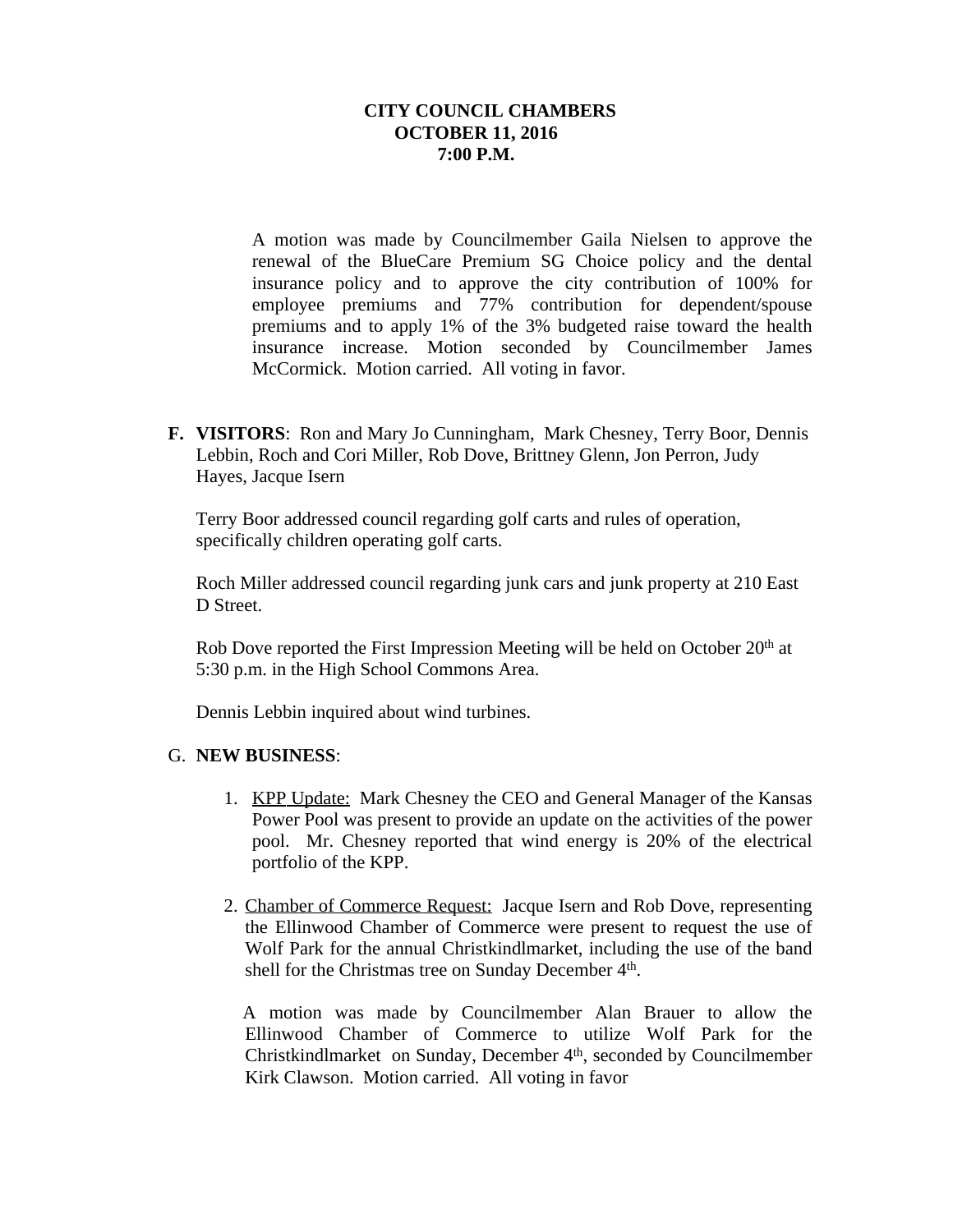- 3. Vision Service Plan Renewal: Presented to council is the renewal of the Vision Service Plan. The renewal premium is remaining unchanged at \$17.93 per employee per month. A motion was made by Councilmember Gaila Nielsen to approve the renewal of the Vision Service Plan, seconded by Councilmember Kirk Clawson. Motion carried. All voting in favor.
- 4. Executive Session for the Acquisition of Property: An executive session is requested for discussion of acquisition of property. A motion was made by Councilmember Alan Brauer to adjourn into executive session for (10) ten minutes for discussion of acquisition of property with Chris Komarek, interim city administrator and Kim Schartz, city clerk present and that the council meeting will reconvene in the council chambers, seconded by Councilmember Gaila Nielsen. Motion carried. All voting in favor. The governing body recessed into executive session at 8:00 p.m.

Meeting reconvened at 8:10 p.m. No action taken.

5. Consideration of Grant of Permanent Easement: Presented to council was a Grant of Permanent Easement between the City of Ellinwood and Kathleen Hildenbrand. The agreement grants a permanent easement for a 60 foot wide strip of channel. The channel is to be excavated to determined elevation to assist in flood management. The payment for the permanent easement would be \$11,150 which is \$2,500 per acre for 4.46 acres. The channel will be planted to non-invasive grass and will be maintained by the City. The City has right of ingress and egress to work on the channel and maintain it. The agreement provides for payment for damaged crops for ingress, egress, or maintenance work.

A motion was made by Councilmember Alan Brauer to approve the Grant of Permanent Easement and authorize Mayor Irlan Fullbright to execute the agreement with Kathleen Hildenbrand, seconded by Councilmember Gaila Nielsen. Motion carried. All voting in favor.

 6. Consideration of Grant of Temporary Easement: Presented to council was a Temporary Easement Agreement between the City of Ellinwood and Kathleen Hildenbrand. The agreement allows use of the property for removal of trees and vegetation in the channel and adjoining channel and burning of such at an agreed location. Debris from the burning is to be removed within 2 years. The agreement also provides for payment of damaged crops. The agreement provides for a payment of \$500 per year until the project is complete and debris from burning is removed.